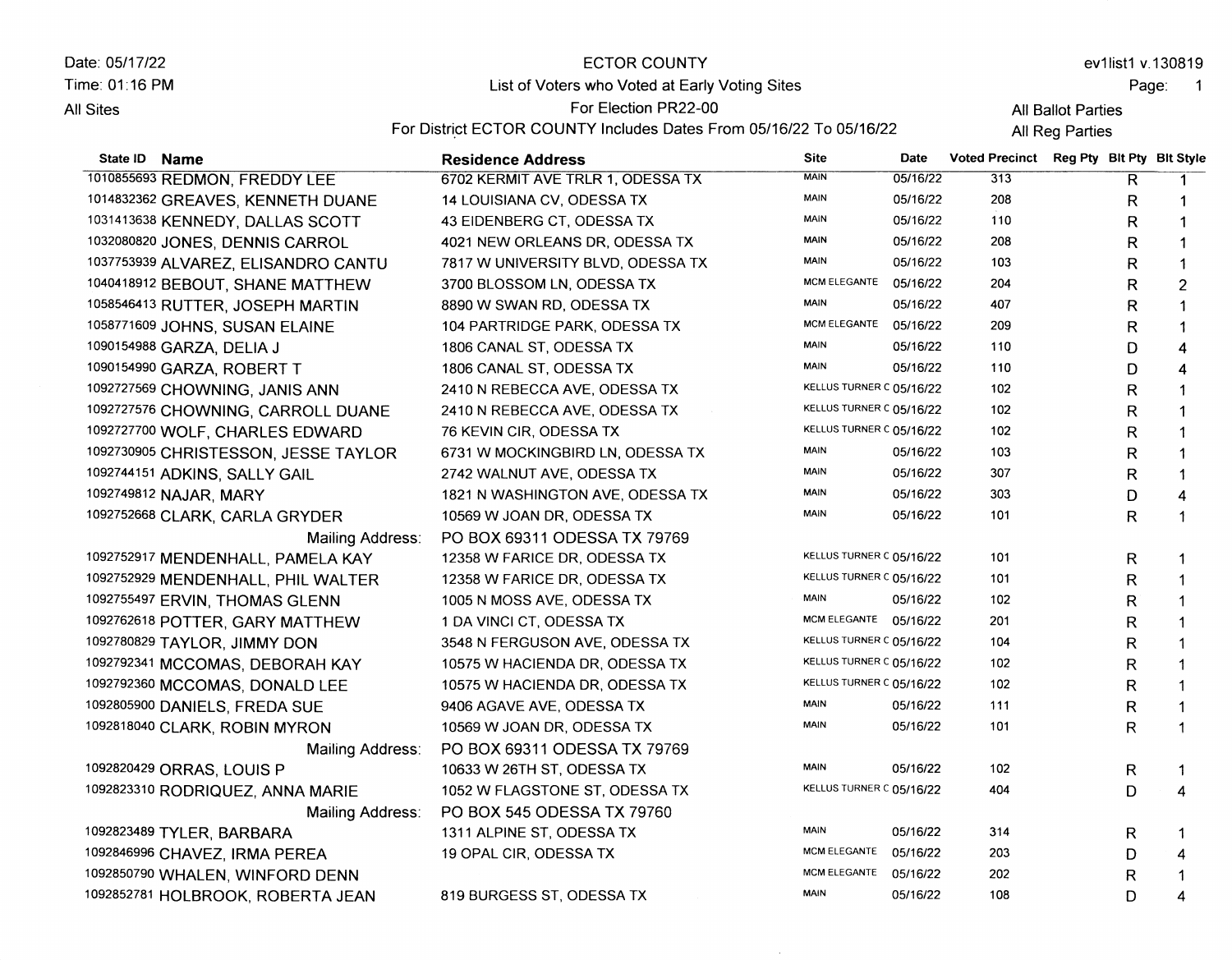| Date: 05/17/22                                                                                                                                                                                                                                                                                                                                       | ECTOR COUNTY                                                       |                     |          |                         |                           |   | ev1list1 v.130819 |
|------------------------------------------------------------------------------------------------------------------------------------------------------------------------------------------------------------------------------------------------------------------------------------------------------------------------------------------------------|--------------------------------------------------------------------|---------------------|----------|-------------------------|---------------------------|---|-------------------|
| Time: 01:16 PM                                                                                                                                                                                                                                                                                                                                       | List of Voters who Voted at Early Voting Sites                     |                     |          | Page:<br>$\overline{2}$ |                           |   |                   |
| All Sites                                                                                                                                                                                                                                                                                                                                            | For Election PR22-00                                               |                     |          | All Ballot Parties      |                           |   |                   |
|                                                                                                                                                                                                                                                                                                                                                      | For District ECTOR COUNTY Includes Dates From 05/16/22 To 05/16/22 |                     |          | All Reg Parties         |                           |   |                   |
| State ID<br><b>Name</b>                                                                                                                                                                                                                                                                                                                              | <b>Residence Address</b>                                           | <b>Site</b>         | Date     | <b>Voted Precinct</b>   | Reg Pty Bit Pty Bit Style |   |                   |
| 1092856044 RIDDLE, TERRY LYNN                                                                                                                                                                                                                                                                                                                        | 6421 PIEDMONT ST, ODESSA TX                                        | <b>MCM ELEGANTE</b> | 05/16/22 | 203                     |                           | R |                   |
| 1092859114 MINYEN, RICKEY LEE                                                                                                                                                                                                                                                                                                                        | 3 AMETHYST CV, ODESSA TX                                           | <b>MCM ELEGANTE</b> | 05/16/22 | 203                     |                           | R |                   |
| 1092859259 LANDGRAF, JOHN FREDERICK                                                                                                                                                                                                                                                                                                                  | 1441 SWEETBRIAR CIR, ODESSA TX                                     | MAIN                | 05/16/22 | 202                     |                           | R |                   |
| 1092864132 CRUTCHER, MURRAY ANDREWJR                                                                                                                                                                                                                                                                                                                 | 10 AMETHYST CV, ODESSA TX                                          | <b>MCM ELEGANTE</b> | 05/16/22 | 203                     |                           | R |                   |
| Mailing Address:                                                                                                                                                                                                                                                                                                                                     | 10 AMETHYST CV ODESSA TX 79762                                     |                     |          |                         |                           |   |                   |
| 1092864145 CRUTCHER, PAMELA JEAN                                                                                                                                                                                                                                                                                                                     | 10 AMETHYST CV, ODESSA TX                                          | MCM ELEGANTE        | 05/16/22 | 203                     |                           | R |                   |
| Mailing Address:                                                                                                                                                                                                                                                                                                                                     | 10 AMETHYST CV ODESSA TX 79762                                     |                     |          |                         |                           |   |                   |
| 1003969335 $\mathcal{L}$ $\mathcal{L}$ $\mathcal{L}$ $\mathcal{L}$ $\mathcal{L}$ $\mathcal{L}$ $\mathcal{L}$ $\mathcal{L}$ $\mathcal{L}$ $\mathcal{L}$ $\mathcal{L}$ $\mathcal{L}$ $\mathcal{L}$ $\mathcal{L}$ $\mathcal{L}$ $\mathcal{L}$ $\mathcal{L}$ $\mathcal{L}$ $\mathcal{L}$ $\mathcal{L}$ $\mathcal{L}$ $\mathcal{L}$ $\mathcal{L}$ $\math$ |                                                                    | $\mathbf{1}$        |          |                         |                           |   |                   |

| Malilly Address.                     | IU AMEINI DI UV UDESSA IA 79702  |                |
|--------------------------------------|----------------------------------|----------------|
| 1092864145 CRUTCHER, PAMELA JEAN     | 10 AMETHYST CV, ODESSA TX        | <b>MCM ELI</b> |
| Mailing Address:                     | 10 AMETHYST CV ODESSA TX 79762   |                |
| 1092868225 KEESE, JOANNA MARIE       | 2902 S FULTON AVE, ODESSA TX     | <b>MCM ELI</b> |
| 1092870085 MASSEY, DOUG SCOTT        | 713 OXFORD DR, ODESSA TX         | <b>MCM ELI</b> |
| 1092872433 COBOS, JOSE ROBERT        | 217 E 89TH ST, ODESSA TX         | THE GLO        |
| 1092882826 KELLEY, JAMES MICHAEL     | 142 QUAIL RUN, ODESSA TX         | <b>MAIN</b>    |
| 1092883983 GLASSCOCK, MARK DOUGLAS   | 6541 OPAL DR, ODESSA TX          | <b>MAIN</b>    |
| 1092884328 NELLE, FRED H             | 2620 HALIFAX AVE, ODESSA TX      | <b>MAIN</b>    |
| 1092884675 BRITO, SHARON ANN         | 1344 PAGEWOOD AVE, ODESSA TX     | <b>MAIN</b>    |
| 1092893828 HEMPHILL, PEGGY JEAN      | 3933 E EVERGLADE AVE, ODESSA TX  | <b>MCM ELI</b> |
| 1092894555 JONES, LOUIS ALLEN        | 3913 CANDY LN, ODESSA TX         | THE GLC        |
| 1092898221 GULLETT, CURTIS WAYNE     | 8642 TULANE AVE, ODESSA TX       | <b>MAIN</b>    |
| 1092901685 KNOX, THOMAS MARKJR       | 10 CHERRYWOOD CIR, ODESSA TX     | MAIN           |
| 1092907617 PEACOCK, DEBORAH KAY      | 10 KINGSLAND CT, ODESSA TX       | <b>MCM ELE</b> |
| Mailing Address:                     | 10 KINGSLAND CT ODESSA TX 79762  |                |
| 1092910583 ROE, GARY LEE             | 2913 E 21ST ST, ODESSA TX        | <b>MAIN</b>    |
| 1092913533 ORMSBY, JIMMIE DAVID      | 2615 ALICE ST, ODESSA TX         | THE GLC        |
| 1092913669 HOLBROOK, DANIEL BLAND    | 819 BURGESS ST, ODESSA TX        | <b>MAIN</b>    |
| 1092915252 COBOS, DIANE GOTCHER      | 217 E 89TH ST, ODESSA TX         | <b>MAIN</b>    |
| 1092916591 RIDDLE, KIMBERLEY DIANE   | 6421 PIEDMONT ST, ODESSA TX      | <b>MCM ELE</b> |
| 1092917095 RAIGOZA, BENJAMINJR       | 1011 GARNET AVE, ODESSA TX       | <b>MCM ELE</b> |
| 1092918808 HUEBNER, HAROLD GLENN     | 2827 CAMBRIDGE ST, ODESSA TX     | <b>MAIN</b>    |
| 1092919739 PINKERTON, CHARLES THOMAS | 24 EMERALD GARDENS DR, ODESSA TX | <b>MAIN</b>    |
| 1092921658 HAWKINS, MELANIE KAY      | 663 DUKE AVE, ODESSA TX          | <b>MAIN</b>    |
| 1092933652 GOATES, JAMES BRANSON     | 20 ST ANDREWS DR, ODESSA TX      | <b>MAIN</b>    |
| 1092934101 RIDDLE, JAMES LEE         | 30 WALLBROOK TRL, ODESSA TX      | <b>MCM ELE</b> |
| 1092943083 BRYANT, SUSAN JEAN        | 10 VIA PLAYA DR, ODESSA TX       | MCM ELE        |
| 1092943480 LATHAM, TOBY JOE          | 3901 MONCLAIR AVE, ODESSA TX     | <b>MCM ELE</b> |
| 1092944073 LATHAM, REBECCA JEAN      | 3901 MONCLAIR AVE, ODESSA TX     | <b>MCM ELE</b> |
| 1092945458 ROBINSON, TRACEE DAWN     | 2724 E 21ST ST, ODESSA TX        | THE GLO        |

|                          | ,,,,,,,  | ᅩ◡ᄰ | π |                |
|--------------------------|----------|-----|---|----------------|
| <b>MCM ELEGANTE</b>      | 05/16/22 | 203 | R | 1              |
| MCM ELEGANTE             | 05/16/22 | 203 | R | 1              |
| MCM ELEGANTE             | 05/16/22 | 404 | D | 4              |
| <b>MCM ELEGANTE</b>      | 05/16/22 | 108 | R | 1              |
| THE GLOBE THEAT 05/16/22 |          | 110 | R | 1              |
| <b>MAIN</b>              | 05/16/22 | 209 | R | 1              |
| MAIN                     | 05/16/22 | 203 | R |                |
| MAIN                     | 05/16/22 | 202 | R | 1              |
| MAIN                     | 05/16/22 | 202 | R | 1              |
| <b>MCM ELEGANTE</b>      | 05/16/22 | 204 | R | $\overline{c}$ |
| THE GLOBE THEAT 05/16/22 |          | 204 | R | 2              |
| MAIN                     | 05/16/22 | 110 | R | 1              |
| MAIN                     | 05/16/22 | 202 | R | 1              |
| <b>MCM ELEGANTE</b>      | 05/16/22 | 203 | R | 1              |
|                          |          |     |   |                |
| <b>MAIN</b>              | 05/16/22 | 202 | R | 1              |
| THE GLOBE THEAT 05/16/22 |          | 108 | R | 1              |
| <b>MAIN</b>              | 05/16/22 | 108 | D | 4              |
| MAIN                     | 05/16/22 | 110 | R | 1              |
| <b>MCM ELEGANTE</b>      | 05/16/22 | 203 | R | 1              |
| MCM ELEGANTE             | 05/16/22 | 309 | D | 4              |
| MAIN                     | 05/16/22 | 202 | R | 1              |
| MAIN                     | 05/16/22 | 203 | R | 1              |
| MAIN                     | 05/16/22 | 110 | R | 1              |
| <b>MAIN</b>              | 05/16/22 | 203 | R | 1              |
| <b>MCM ELEGANTE</b>      | 05/16/22 | 203 | R | 1              |
| MCM ELEGANTE             | 05/16/22 | 203 | R | 1              |
| <b>MCM ELEGANTE</b>      | 05/16/22 | 203 | R | 1              |
| <b>MCM ELEGANTE</b>      | 05/16/22 | 203 | R | 1              |
| THE GLOBE THEAT 05/16/22 |          | 202 | R | 1              |
|                          |          |     |   |                |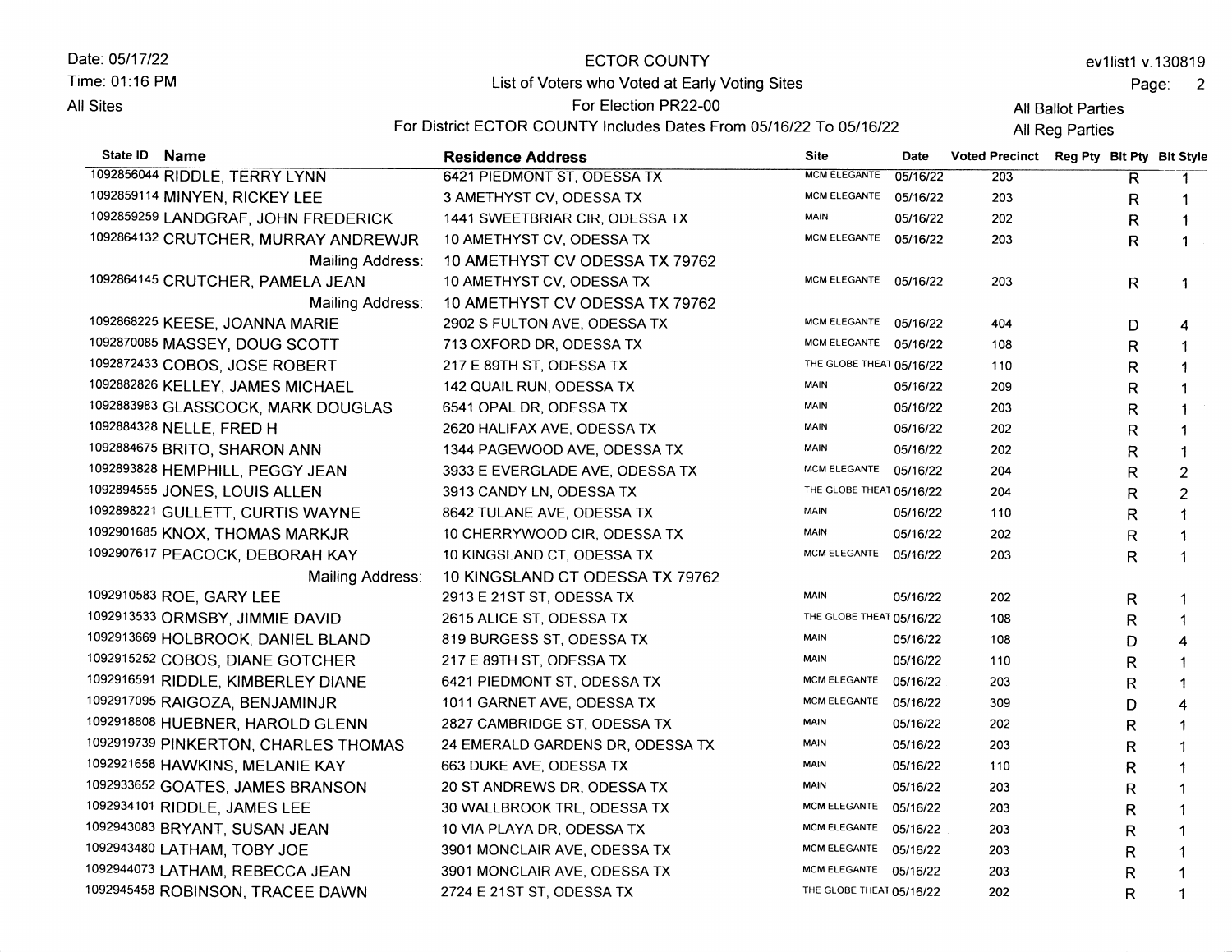Date: 05/17/22 Time: 01:16 PM **All Sites** 

## ECTOR COUNTY List of Voters who Voted at Early Voting Sites

ev1list1 v.130819

Page: <sup>3</sup>

All Ballot Parties

For District ECTOR COUNTY Includes Dates From 05/16/22 To 05/16/22

For Election PR22-00

**All Reg Parties** 

| State ID<br><b>Name</b>               | <b>Residence Address</b>            | <b>Site</b>              | Date     | Voted Precinct Reg Pty Blt Pty Blt Style |              |                |
|---------------------------------------|-------------------------------------|--------------------------|----------|------------------------------------------|--------------|----------------|
| 1092948822 TACKER, CORI LEA           | 8513 GOLDER AVE, ODESSA TX          | <b>MAIN</b>              | 05/16/22 | 108                                      | R            | -1             |
| 1092948867 HUBER, TRENT GOLDEN        | 714 W YUKON RD UNIT B, ODESSA TX    | THE GLOBE THEAT 05/16/22 |          | 108                                      | $\mathsf R$  | $\mathbf 1$    |
| 1092951052 CHAVEZ, JOSE ANTONIO       | 19 OPAL CIR, ODESSA TX              | MCM ELEGANTE 05/16/22    |          | 203                                      | D            | 4              |
| Mailing Address:                      | 19 OPAL CIR ODESSA TX 79762         |                          |          |                                          |              |                |
| 1092951121 HEADLEE, EMMET V           | 7263 BARKSDALE LN, ODESSA TX        | <b>MAIN</b>              | 05/16/22 | 201                                      | R            | -1             |
| 1092951145 JORDAN, DONNA LYNN         | 7016 PINECREST AVE, ODESSA TX       | <b>MAIN</b>              | 05/16/22 | 201                                      | $\mathsf{R}$ | $\mathbf{1}$   |
| 1092951317 RIDDLE, CAROLYN            | 30 WALLBROOK TRL, ODESSA TX         | MCM ELEGANTE 05/16/22    |          | 203                                      | $\mathsf{R}$ | $\mathbf{1}$   |
| Mailing Address:                      | 30 WALLBROOK TRL ODESSA TX 79762    |                          |          |                                          |              |                |
| 1092959530 NORTON, SIDNEY HOWARD      | 6412 DESOTO DR, ODESSA TX           | MCM ELEGANTE             | 05/16/22 | 203                                      | R.           | 1              |
| 1092959989 SCOTT, LAURIE ANN          | 6907 PINECREST AVE, ODESSA TX       | <b>MAIN</b>              | 05/16/22 | 201                                      | R            | $\mathbf{1}$   |
| 1092965771 MASSEY, JULIA MACHELLE     | 713 OXFORD DR, ODESSA TX            | MCM ELEGANTE             | 05/16/22 | 108                                      | R            | 1              |
| 1092968177 ASHTON, DANA JEAN          | 1 HUMMINGBIRD PL, ODESSA TX         | <b>MAIN</b>              | 05/16/22 | 209                                      | R            | 1              |
| Mailing Address:                      | 1 HUMMINGBIRD PL ODESSA TX 79761    |                          |          |                                          |              |                |
| 1092968476 ASHTON, MICHAEL STEVEN     | 1 HUMMINGBIRD PL, ODESSA TX         | <b>MAIN</b>              | 05/16/22 | 209                                      | R.           | $\mathbf 1$    |
| Mailing Address:                      | 1 HUMMINGBIRD PL ODESSA TX 79762    |                          |          |                                          |              |                |
| 1092968889 HENDRICK, BENARD CALVIN    | 2301 LADUE LN, ODESSA TX            | <b>MAIN</b>              | 05/16/22 | 203                                      | R            |                |
| 1092970732 WRINKLE, JACKI LYNN        | 1449 CUSTER AVE, ODESSA TX          | <b>MAIN</b>              | 05/16/22 | 202                                      | $\mathsf R$  |                |
| 1092971471 MCHAN, LISA TODD           | 1507 CIMARRON AVE, ODESSA TX        | <b>MAIN</b>              | 05/16/22 | 202                                      | R            | $\mathbf 1$    |
| 1092971934 MINYEN, VALERIE STAFFORD   | 3 AMETHYST CV, ODESSA TX            | MCM ELEGANTE             | 05/16/22 | 203                                      | R            | $\mathbf 1$    |
| 1092975939 SPEER, DONALD DUANE        | 12 ALLIONIA LN, ODESSA TX           | <b>MAIN</b>              | 05/16/22 | 110                                      | R            | 1              |
| 1092977308 SWITZER, CHERYL KAYE       | 2 MOON CHASE, ODESSA TX             | MAIN                     | 05/16/22 | 206                                      | R            | 1              |
| 1092977417 GOATES, ALISSA ANNE        | 20 ST ANDREWS DR, ODESSA TX         | <b>MAIN</b>              | 05/16/22 | 203                                      | R            | 1              |
| 1092978065 LOW, JUSTIN WAYNE          | 82 EMERALD FOREST DR, ODESSA TX     | MAIN                     | 05/16/22 | 203                                      | R            | $\mathbf{1}$   |
| 1092983139 REECE, ARCHIE MACKJR       | 8311 N MARY FRANCIS AVE, ODESSA TX  | <b>MAIN</b>              | 05/16/22 | 108                                      | R            | 1              |
| 1092986873 DUNN, MERLE RAY            | 3932 RICHMOND ST, ODESSA TX         | <b>MAIN</b>              | 05/16/22 | 208                                      | R            | 1              |
| Mailing Address:                      | PO BOX 13626 ODESSA TX 79768        |                          |          |                                          |              |                |
| 1092994778 HOLBROOK, NICHOLAS JOHN    | 4310 WINCHESTER AVE, ODESSA TX      | THE GLOBE THEAT 05/16/22 |          | 205                                      | R.           | 1              |
| 1092995139 SAULSBURY, CHARLES RICHARD | 6400 MONTANA AVE, ODESSA TX         | MCM ELEGANTE 05/16/22    |          | 206                                      | R            | 1              |
| 1092996384 BRINKER, JOHN HENRY        | 16340 N HORSESHOE DR, GARDENDALE TX | <b>MAIN</b>              | 05/16/22 | 207                                      | R            | $\mathbf 1$    |
| Mailing Address:                      | PO BOX 428 GARDENDALE TX 79758      |                          |          |                                          |              |                |
| 1092998312 BRYSON, CHRISTINA DEBORAH  | 4404 GRAVES DR, ODESSA TX           | <b>MAIN</b>              | 05/16/22 | 208                                      | R            | 1              |
| 1092998401 STEPHENS, SANDRA ELAINE    | 3866 SCOTT ST, ODESSA TX            | <b>MAIN</b>              | 05/16/22 | 208                                      | R            | -1             |
| 1092998417 STEPHENS, BEN MICHAEL      | 3866 SCOTT ST, ODESSA TX            | <b>MAIN</b>              | 05/16/22 | 208                                      | R            | $\mathbf 1$    |
| 1092999166 SMITH, ROGER DALE          | 3616 SPRINGBROOK DR, ODESSA TX      | MAIN                     | 05/16/22 | 204                                      | R            | $\overline{2}$ |
| 1093003406 CRAIG, CAROLYN LAWRENCE    | 1509 FALCON DR, ODESSA TX           | MAIN                     | 05/16/22 | 205                                      | R            | $\mathbf 1$    |
|                                       |                                     |                          |          |                                          |              |                |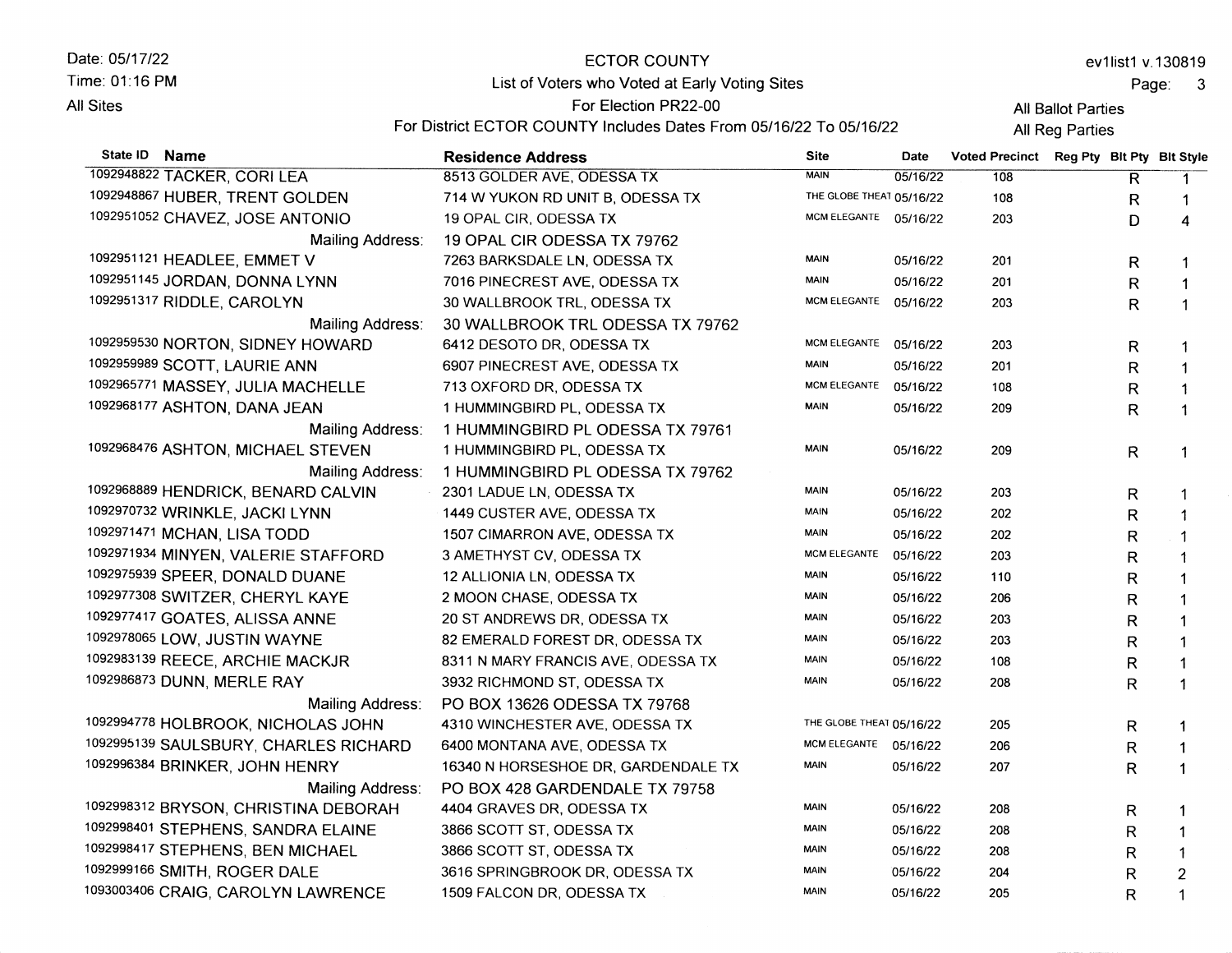| Date: 05/17/22                   | ECTOR COUNTY                                                       |                 |           | ev1list1 v.130819                        |  |              |  |  |
|----------------------------------|--------------------------------------------------------------------|-----------------|-----------|------------------------------------------|--|--------------|--|--|
| Time: 01:16 PM                   | List of Voters who Voted at Early Voting Sites                     |                 |           | Page:<br>$\overline{4}$                  |  |              |  |  |
| All Sites                        | For Election PR22-00                                               |                 |           | All Ballot Parties                       |  |              |  |  |
|                                  | For District ECTOR COUNTY Includes Dates From 05/16/22 To 05/16/22 | All Reg Parties |           |                                          |  |              |  |  |
| State ID<br><b>Name</b>          | <b>Residence Address</b>                                           | <b>Site</b>     | Date      | Voted Precinct Reg Pty Blt Pty Blt Style |  |              |  |  |
| 1093004035 HARRY, STEVEN FRED    | 120 MAUI CV, ODESSA TX                                             | <b>MAIN</b>     | 05/16/22  | 206                                      |  | R            |  |  |
| 1003006436 CADI ED DODEDT WALKED | 2005 I VILLALE DD. ODECCA TV                                       | <b>MAIN</b>     | 0.5116122 | nno.                                     |  | <sub>n</sub> |  |  |

| 1093006436 SADLER, ROBERT WALKER         | 3905 LYNDALE DR, ODESSA TX         | MAIN         | 05/16/22 | 208 | R            | -1             |
|------------------------------------------|------------------------------------|--------------|----------|-----|--------------|----------------|
| 1093008731 COTTEN, BONNIE JEAN           | 4015 BOULDER AVE, ODESSA TX        | MCM ELEGANTE | 05/16/22 | 204 | $\mathsf{R}$ | $\overline{2}$ |
| 1093013663 STURGEON, BARBARA DIANA       | 9066 E GOLDENROD DR, GARDENDALE TX | <b>MAIN</b>  | 05/16/22 | 207 | R            |                |
| 1093013882 HOGGARD, MARTHA L             | 16983 N DOGWOOD AVE, GARDENDALE TX | <b>MAIN</b>  | 05/16/22 | 207 | R            | $\mathbf 1$    |
| 1093015020 HORTON, NOEL STEPHEN          | 3636 BONHAM AVE, ODESSA TX         | MAIN         | 05/16/22 | 204 | R            | $\overline{2}$ |
| 1093016549 CHRISTENSON, MAX LYNN         | 3514 FAIRMONT DR, ODESSA TX        | MAIN         | 05/16/22 | 203 | R            | $\mathbf 1$    |
| Mailing Address:                         | P O BOX 12883 ODESSA TX 79768      |              |          |     |              |                |
| 1093018827 FLOYD, JOHNNY WADE            | 3848 BLOSSOM LN, ODESSA TX         | MCM ELEGANTE | 05/16/22 | 204 | R            | $\overline{c}$ |
| 1093023300 SADLER, JOANNA HALBERT        | 3905 LYNDALE DR, ODESSA TX         | MAIN         | 05/16/22 | 208 | R            | 1              |
| 1093023385 COOK, MARIAN ELIZABETH        | 20 HARNED CT, ODESSA TX            | <b>MAIN</b>  | 05/16/22 | 208 | R            | 1              |
| Mailing Address:                         | P O BOX 13342 ODESSA TX 79768      |              |          |     |              |                |
| 1093023411 PEACOCK, KENT LESLEY          | 1825 E 52ND ST, ODESSA TX          | <b>MAIN</b>  | 05/16/22 | 208 | R            | $\mathbf 1$    |
| Mailing Address:                         | 1601 N TEXAS ODESSA TX 79761       |              |          |     |              |                |
| 1093026934 PATTERSON, JAMES ALFRED       | 3421 FAIRLANE AVE, ODESSA TX       | MAIN         | 05/16/22 | 204 | R            | $\overline{c}$ |
| 1093026947 PATTERSON, CATHERINE F        | 3421 FAIRLANE AVE, ODESSA TX       | <b>MAIN</b>  | 05/16/22 | 204 | R            | $\overline{2}$ |
| 1093028265 DIXON, ETHEL IRENE            | 1816 E 43RD ST, ODESSA TX          | <b>MAIN</b>  | 05/16/22 | 205 | R            | $\mathbf{1}$   |
| 1093028277 DIXON, RICHARD DONALD         | 1816 E 43RD ST, ODESSA TX          | <b>MAIN</b>  | 05/16/22 | 205 | R            | 1              |
| 1093030954 BOURLAND, ROBERT GLENN        | 16995 N ASTER AVE, GARDENDALE TX   | <b>MAIN</b>  | 05/16/22 | 207 | R            | $\mathbf 1$    |
| Mailing Address:                         | P O BOX 80702 MIDLAND TX 79708     |              |          |     |              |                |
| 1093033162 CUNNINGHAM, PATRICK JOSEPHIII | 101 LANAI DR, ODESSA TX            | MCM ELEGANTE | 05/16/22 | 206 | R            | $\mathbf{1}$   |
| 1093033376 BREWER, WILLIAM DALE          | 3927 DUMONT DR, ODESSA TX          | <b>MAIN</b>  | 05/16/22 | 204 | $\mathsf R$  | $\overline{c}$ |
| 1093033382 BREWER, JEWELL DARLENE        | 3927 DUMONT DR, ODESSA TX          | MAIN         | 05/16/22 | 204 | R            | $\overline{c}$ |
| 1093033705 CLAY, DEBRA CHRISTOPHER       | 4353 SPRINGBROOK DR, ODESSA TX     | <b>MAIN</b>  | 05/16/22 | 204 | R            | $\overline{2}$ |
| 1093035698 PIERCE, RICHARD WAYNE         | 3744 CRESTVIEW DR, ODESSA TX       | <b>MAIN</b>  | 05/16/22 | 204 | R            | $\overline{c}$ |
| 1093035729 RUSH, JAMES MARION            | 3003 EASTOVER DR, ODESSA TX        | MAIN         | 05/16/22 | 308 | R            |                |
| 1093038386 DUNN, BRENDA JOYCE            | 3932 RICHMOND ST, ODESSA TX        | MAIN         | 05/16/22 | 208 | $\mathsf{R}$ | 1              |
| Mailing Address:                         | P O BOX 13626 ODESSA TX 79768      |              |          |     |              |                |
| 1093038431 GARRETT, CHRISTOPHER ROBIN    | 76 SHILOH RD, ODESSA TX            | <b>MAIN</b>  | 05/16/22 | 203 | R.           | 1              |
| 1093047710 BOURLAND, DORIS JOE           | 16995 N ASTER AVE, GARDENDALE TX   | <b>MAIN</b>  | 05/16/22 | 207 | R            | 1              |
| Mailing Address:                         | P O BOX 80702 MIDLAND TX 79708     |              |          |     |              |                |
| 1093048446 RANKIN, DON LEROY             | 4304 REDBUD AVE, ODESSA TX         | <b>MAIN</b>  | 05/16/22 | 208 | R            | 1              |
| 1093048451 RANKIN, NORMA                 | 4304 REDBUD AVE, ODESSA TX         | <b>MAIN</b>  | 05/16/22 | 208 | R            | 1              |
| 1093050230 FIELDS, KRISTEN TAMARA        | 6 FOOTE CT, ODESSA TX              | <b>MAIN</b>  | 05/16/22 | 208 | R            | 1              |
| 1093050379 HUGHES, DONALD EUGENE         | 3875 HINKLE ST, ODESSA TX          | MAIN         | 05/16/22 | 208 | R            | 1              |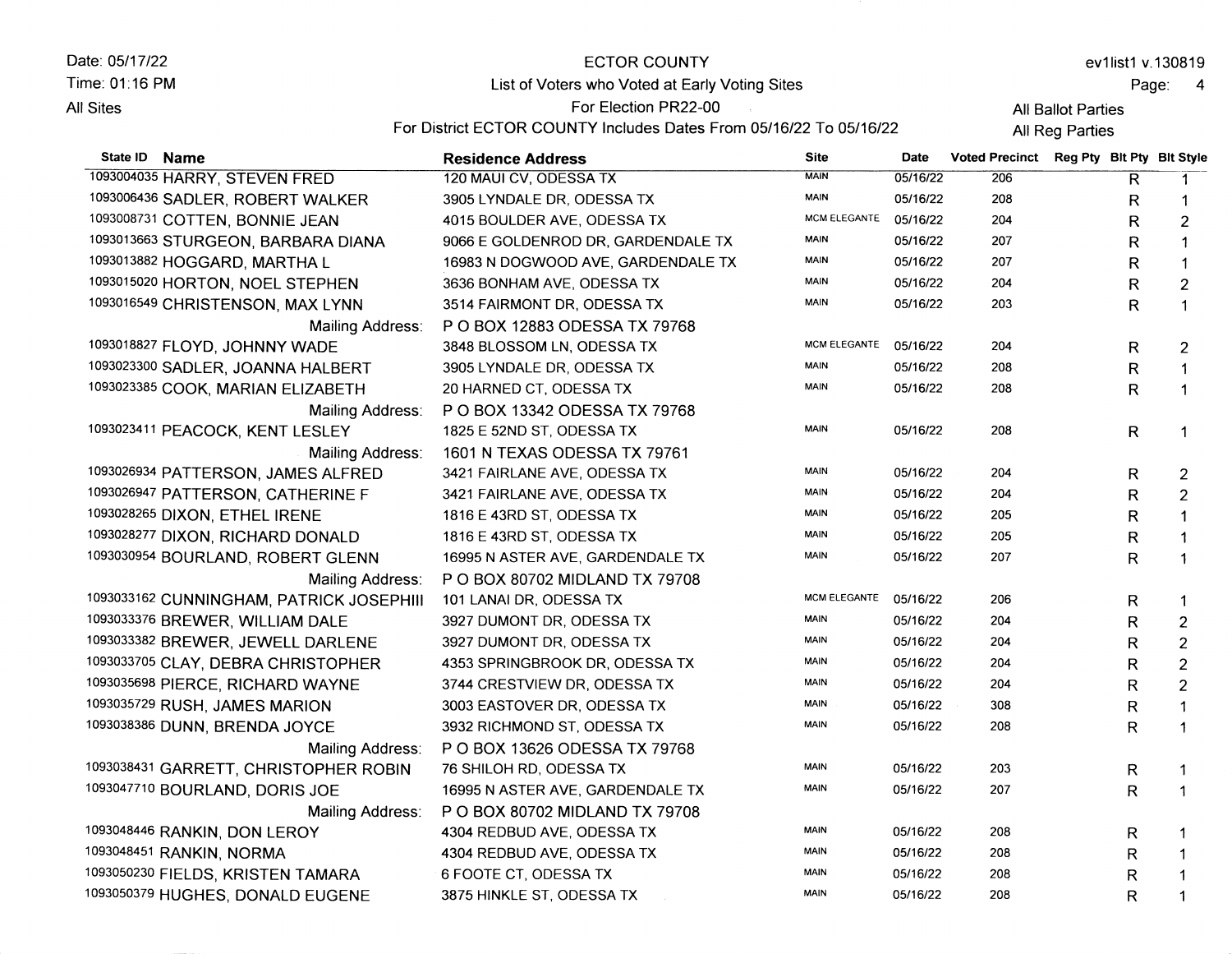Date: 05/17/22 Time.01:16 PM **All Sites** State **ID** Name ECTOR COUNTY List of Voters who Voted at Early Voting Sites For Election PR22-00 For District ECTOR COUNTY Includes Dates From 05/16/22 To 05/16/22 Residence Address and Date Date Date Date Date Date ev1list1 v.130819 All Ballot Parties All Reg Parties Voted Precinct Reg Pty Blt Pty Blt Style 10s3051470 FLOYD, GAY LYNN 3848 BLOSSOM LN, ODESSA TX MCM ELEGANTE 05/16/22 204  $\overline{\mathsf{R}}$ 

10s3055s72 BARTON, DOLORES ANN 1093055986 BARTON, JAMES HERMAN 1oe3o62231 KELLEY, L SUE 10ss067547 DENTON, JAMES GRAYJR 1093067552 DENTON, SHEILA MARIE 10s306e787 HENDERSON, MARY MARIE 1093070393 GLOVER, DOROTHY JEAN 1093070579 GODFREY, JERRY ALLEN 1093071014 HANEY, DENNIS EARL 10s30738s6 WR|GHT, BOBBY DEANJR 1093074780 SOVIL, JERRIE MARGARET 10s3076160 ROWE, SANDRA 1093076777 COTTEN, CHARLES DALTON 10e307738e SHAVER, TERI ELIZABETH 1093078931 WESTERFELDT, JACK W 1093078949 WESTERFELDT, LANA M 10s30e0232 MUSITELL|, JAMES LOUIS 1093092584 STEPHENS, PAUL MICHAEL 1093098679 RUIZ, JERALDINE M 10s310067e FOUST, JON CARROLL 10s3101771 CROSS, ROBBY LYDALE 1093103449 WARREN, GARY FRANK 1093103719 LOVELL, KEVIN LYNN 1093111709 DARVILLE, LAVON JOHNSON 10s3115154 HUBER, MEGHAN RA 10s3120836 ALLEY, ROBERT LEE 1093130600 VOYLES, CYNTHIA RYAN 10e3136413 RIVERA, ROBERT CHARLES 1093137813 RHODES, MARY ELIZABETH 1093156065 CADENA, JENNIFER DOTY 10s3161453 HARR|SON, THOMAS LYNN 1093161545 RIVERA, DORIS MARIE 1093162214 CLEERE, LU 10e31 700e6 RlvAS, RUBEN 41 HAWAII CV, ODESSA TX 41 HAWAII CV, ODESSA TX 142 QUAIL RUN, ODESSA TX 2727 FAIR OAKS CIR, ODESSA TX 2727 FAIR OAKS CIR, ODESSA TX 3710 HOLLEY AVE, ODESSA TX 4317 LOCUST AVE, ODESSA TX 1511 E46TH ST, ODESSATX 1849 E 49TH ST, ODESSA TX 2832 WILDWOOD AVE, ODESSA TX 5117 SLOUGH CT, ODESSATX 4112HAZELWOOD AVE, ODESSA TX 4015 BOULDER AVE, ODESSA TX 4036 LAKESIDE DR, ODESSA TX 6318 MECCA ST, ODESSA TX 6318 MECCA ST, ODESSA TX 4604 LAMONT AVE, ODESSA TX 3866 SCOTT ST, ODESSA TX 3928 RICHARDSON DR, ODESSA TX 6 DE VACA CT, ODESSA TX 5419 WIMBERLEY ST, ODESSA TX 3733 DOVER DR, ODESSA TX 3762 E EVERGLADE AVE, ODESSA TX 3727 DOVER DR, ODESSA TX 714-8W YUKON RD, ODESSA TX 3OO1 BYRON AVE, ODESSATX 1562 WESTBROOK AVE, ODESSA TX 2653 SAN ANDRES DR, ODESSA TX 2018 BOISE DR, ODESSATX 1408 N ALLEGHANEY AVE, ODESSA TX 2412 SANTA CRUZ LN, ODESSA TX 2653 SAN ANDRES DR, ODESSA TX 1902 BACA DR, ODESSA TX 1820 W 25TH ST, ODESSA TX MAIN 05/16/22 MAIN 05/16/22 MAIN 05/16/22 MAIN 05/16/22 MAIN 05/16/22 MAIN 05/16/22 MAIN 05/16/22 MAIN 05/16/22 MAIN 05/16/22 MCM ELEGANTE 05/16/22 MAIN 05/16/22 MAIN 05/16/22 MCM ELEGANTE 05/16/22 SALINAS COMM BL 05/16/22 MAIN 05/16/22 MAIN 05/16/22 MAIN 05/16/22 MAIN 05/16/22 MAIN 05/16/22 MAIN 05/16/22 McM ELEGANTE 05116122 MCM ELEGANTE 05/16/22 THE GLOBE THEAT 05/16/22 MAIN 05/16/22 THE GLOBE THEAT 05/16/22 MAIN 05/16/22 MAIN 05/16/22 THE GLOBE THEAT 05/16/22 MAIN 05/16/22 MAIN 05/16/22 MAIN 05/16/22 THE GLOBE THEAT 05/16/22 MCM ELEGANTE 05/16/22 MAIN 05/16/22 206 206 209 203 203 204 205 205 205 202 208 203 204 203 203 203 208 208 208 111 208 204 204 204 108 204 202 301 208 303 301 301 301 301 R R R R R R R R R R R R R R R R R R R R R R R R R R R R R R R R R  $\mathsf{D}$ 

## Page: 5